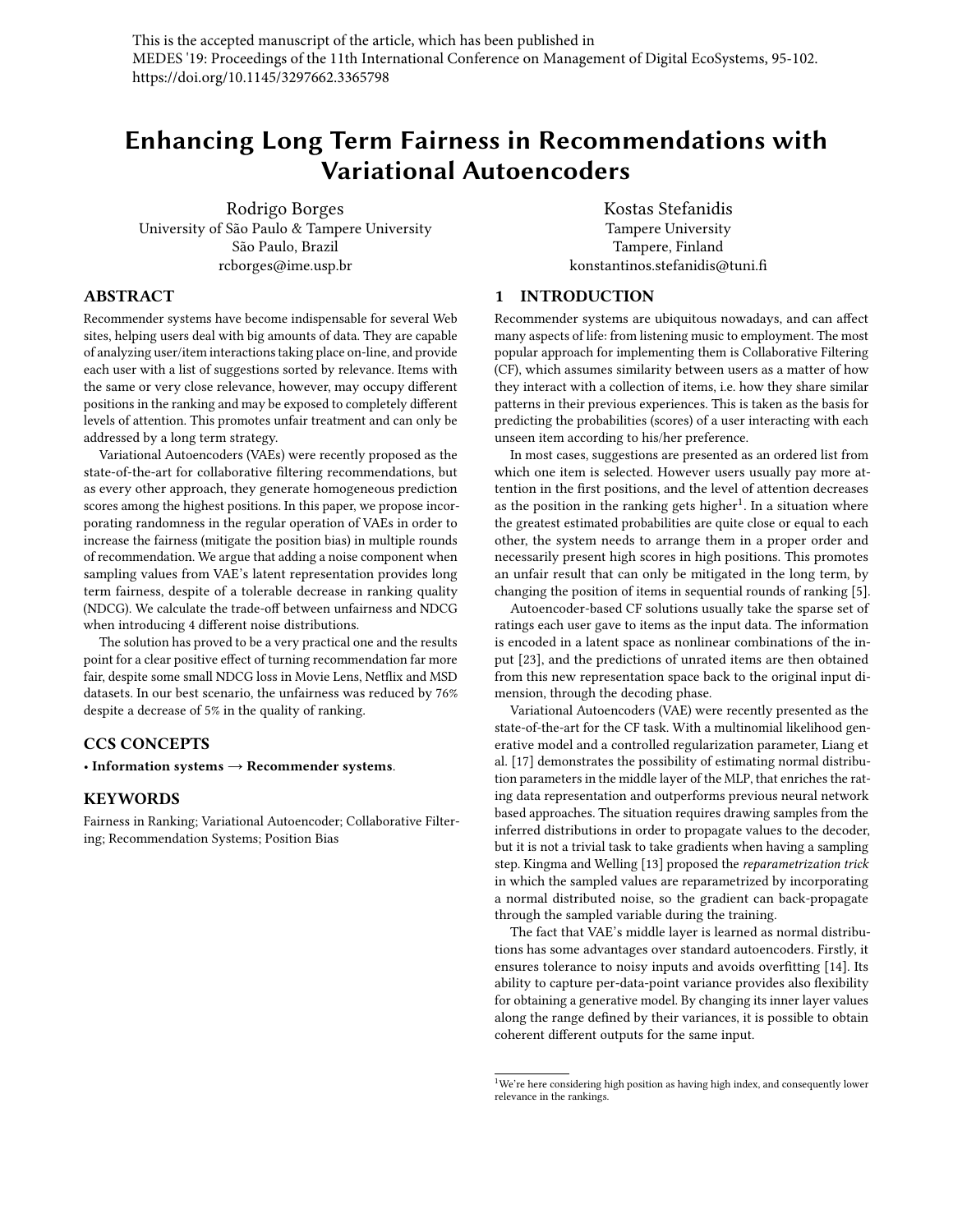Previous solutions based on VAE applied reparametrization trick during the training phase and considered only the mean values of the inner distributions in the test phase for obtaining deterministic results [\[17,](#page-7-1) [22\]](#page-7-3). In this paper, we propose incorporating the stochastic component also in the test phase. We argue that the noisy effect will vary the output scores when having the same data as input, and that unfairness is reduced despite of a small decrease in the quality of the ranking in a simulated sequential recommendation session. The higher the variance of the new component, the greater the effect in the predicted scores, and consequently in the ranking order.

In a nutshell, the contributions of this work can be summarized as follows:

- We provide an analysis of incorporating a random component in the regular operation of Variational Autoencoders applied here in the task of CF, but that can be extended to any other of its applications.
- To our knowledge, this is the first attempt to address the position bias in rankings by incorporating the solution inside the model instead of a post processing phase.
- The unfairness measurements decrease as the variance of the normal distributed stochastic component increases despite of a small reduction in the ranking quality, until an optimum variance value.

# 2 FAIRNESS PROBLEM

When applying machine learning solutions to decision-making situations it is crucial to have a fair treatment among the algorithm's targets (objects), as well as among the possible options available for selection (subjects). In the case of classifiers, as for example of an algorithm selecting students for entering the university, the system must ensure that there is no bias in the output that would promote unbalanced treatment among groups of students. In the case of ranking solutions, for example when ranking drivers in an online taxi platform, it is necessary to ensure that every equally relevant option has equal opportunity of been presented to users.

In classification algorithms the quality of fair is usually tied to avoiding discrimination against individual or group of users. Fairness through awareness [\[8\]](#page-6-2) ensures indifference to sensitive attributes (e.g. age, gender, race) as a strategy for balancing the output result. Hardt et al. [\[11\]](#page-6-3) suggests that the rate of true positives must be the same across all groups, providing equal oportunity. For a wide list of definitions of fair classification the reader may refer to [\[9\]](#page-6-4).

When ranking items in a certain order, the ratio of protected individuals that appear within a prefix of the ranking must be above a given proportion, in order to satisfy statistical tests of representativeness as described in [\[34\]](#page-7-4). The attention received by the items in different positions in the ranking is also not the same: items ranked in first positions are exposed to much more attention than the lower ones. One possible solution to this is to re-rank items after the scores were calculated in order balance opportunity [\[25\]](#page-7-5).

The problem we tackle here is specifically of having a list to be presented as a recommendation where the items in the first positions have the same or very similar relevance. When it happens, there is a decision to be made of which items are being top-ranked and which are not. One possible solution to this situation was proposed by Biega et al. [\[5\]](#page-6-0), a mechanism called amortized fairness, in which the position index is a proxy for the level of attention an item is exposed, and the output of the prediction algorithm corresponds to the relevance. Accumulated attention across a series of rankings should be proportional to accumulated relevance as indicating long term ranking fairness.

## 2.1 Amortized fairness

We follow [\[5\]](#page-6-0) and formalize the problem defining:  $u_1, \ldots, u_n$  as a set of subjects to be ranked;  $\rho^1, \ldots, \rho^m$  as a sequence of rankings;<br>the position in the ranking as a provy for for the level of attention the position in the ranking as a proxy for for the level of attention (a), and the score given by the model as a proxy for the relevance  $(r); r_i^j \in [0 \dots 1]$  as the normalized relevance score of subject  $u_i$  in ranking  $\rho^j$ ;  $a_i^j \in [0 \dots 1]$  as the normalized attention received by<br>subject  $\mu$  in grading  $\epsilon^j$ . The commutated attention concernation subject  $u_i$  in ranking  $\rho^j$ . The accumulated attention across subjects as  $R$ <br>is defined as A and the accumulated relevance across subjects as  $R$ is defined as A, and the accumulated relevance across subjects as R.

In the core, we require that ranked subjects receive attention that is proportional to their relevance in a series of rankings, as defined in:

$$
\frac{\sum_{l=1}^{m} a_{i1}^l}{\sum_{l=1}^{m} r_{i1}^l} = \frac{\sum_{l=1}^{m} a_{i2}^l}{\sum_{l=1}^{m} r_{i2}^l}, \forall u_{i1}, u_{i2}
$$
\n(1)

 $\frac{\Delta_{l=1} I_{i1}}{\Delta_{l=1} I_{i2}}$  From this perspective, the unfair position one item appears in a single ranking can be compensated in the next ones when it changes position, and the whole session contemplates long term fairness.

The unfairness can be measured as the distance between attention  $(A)$  and relevance  $(R)$  distributions. We propose normalizing the calculation by the number of items and the number of rounds in order to have its value independent of how many items and rounds are applied in the experiment:

$$
unfairness(\rho^1, ..., \rho^m) = \frac{1}{N} \frac{1}{M} \sum_{i=1}^n \left\| \sum_{j=1}^m a_i^j - \sum_{j=1}^m r_i^j \right\| \tag{2}
$$

The act of reducing unfairness imply reduction in the ranking quality. Discounted Cumulative Gain (DCG) is a standard for measuring ranking quality and it gives emphasis on having higher relevance scores at first positions:

DCG@k(r) = 
$$
\sum_{i=1}^{k} \frac{2^{r(i)} - 1}{\log_2(i+1)}.
$$
 (3)

Where  $k$  stands for the size of the ranking analyzed. The DCG value is then normalized by the DCG of the perfect ranking order, for obtaining NDCG. The original ranking is  $\rho$ , and the NDCG–quality is calculated for a new item positioning  $(\rho^*)$  as:

NDCG-quality@k(
$$
\rho, \rho^*
$$
) =  $\frac{DCG@k(\rho^*)}{DCG@k(\rho)}$ . (4)

When maintaining the original scores in the ranking and chang-<br>When maintaining the original scores in the ranking and changing their positions, NDCG <sup>−</sup>quality can only be greater then 0 and lower than 1. In the current experiment, however, the score values change each round, and then the metric has a slightly different interpretation compared to the original. A further discussion on this is presented in section [5.](#page-3-0)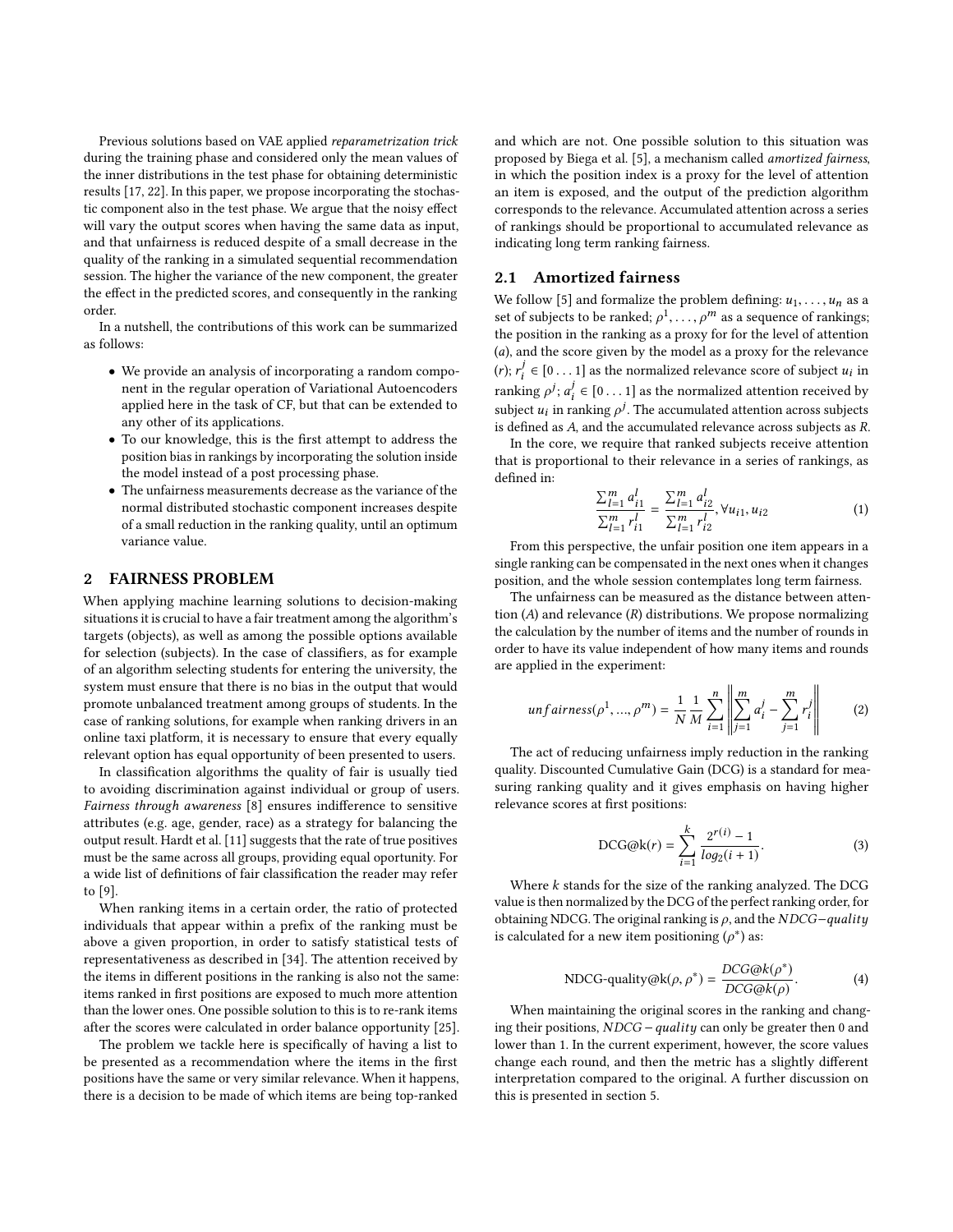# 3 FAIRNESS-AWARE VARIATIONAL

#### AUTOENCODER

Autoencoders (AE) are designed to learn its parameters in order to have the output as close as possible to the input, and to force the middle layer as a dense representation of the data in a dimensionality reduction fashion [\[12\]](#page-6-5).

In the specific case of CF tasks, the set of ratings users gave to each item are the input data propagated through the Multi Layer Perceptron (MLP), so the middle layer will represent a dense version of their preferences [\[23\]](#page-7-0). The estimation occurs when decoding the hidden representation back to the original dimension, this time containing probabilities values also for unseen items. The main idea is estimating preference for unrated items based on rated ones, the same way as in matrix factorization approaches [\[15\]](#page-7-6) but in this case applying nonlinear activation functions.

Variational Autoencoders (VAE) were proposed as being capable to capture per-data-point variance when inferring normal distributions in its hidden layer, as illustrated in Figure [1.](#page-2-0) This provides better overall results in terms of generalization, and a richer representation of the training data.

#### 3.1 Encoder

VAEs are based on the idea of inferring a latent variable space Z by approximating the intractable posterior  $p_{\theta}(z_u | x_u)$ . The true<br>posterior is approximated by a tractable fully factorized variational posterior is approximated by a tractable fully factorized variational distribution

$$
q(z_u) = \mathcal{N}(\mu_u, \text{diag}\{\sigma_u^2\}).
$$
 (5)

 $q(z_u) = \mathcal{N}(\pmb{\mu}_u, \text{diag}\{\pmb{\sigma}_u^2\}).$ <br>The idea is to minimize the Kullback-Leiber divergence between both distributions  $KL(q(z_u)||p(z_u|x_u))$  by optimizing parameters  $\{\boldsymbol{\mu}_u, \boldsymbol{\sigma}_u^2\}.$  The st

The standard approach introduces a data dependent function parametrized by  $\phi$  with  $\mu_{\phi}(x_u)$  and  $\sigma_{\phi}(x_u)$  as K dimension vectors defined as

$$
q_{\phi}(z_u|x_u) = \mathcal{N}(\mu_{\phi}(x_u), \text{diag}\{\sigma_{\phi}^2(x_u)\}).
$$
 (6)

The inference model then outputs the variational parameters of  $q_{\phi}(z_u | x_u)$  having  $x_u$  as an input, which approximates the original  $p(z_u | x_u)$ .

Minimize the divergence  $KL(q(z_u)||p(z_u|x_u))$  is equivalent to maximize the lower bound of the log marginal likelihood of the data, also known as Evidence Lower Bound (ELBO), defined for a single user  $u$  as:

$$
\log p(x_u; \theta) \geq \mathbb{E}_{q_\phi(z_u | x_u)}[\log p_\theta(x_u | z_u)] - KL(q_\phi(z_u | x_u) || p(z_u)) ) \tag{7}
$$

The first term can be interpreted as a reconstruction error while the second as a regularization term forcing the variational posterior  $q_{\phi}(z_u | x_u)$  to be near  $p(z_u)^2$  $p(z_u)^2$ .

3.1.1 Reparametrization Trick. It is possible to sample  $z_u \sim q_\phi$ and perform gradient ascent to optimize ELBO, however taking gradients through the sample process can be challenging. The reparametrization trick [\[13\]](#page-6-1) proposes sampling from a noise distribution  $\epsilon \sim \mathcal{N}(0, \mathbf{I}_K)$  and reparametrize  $z_u = \mu_{\phi}(x_u) + \epsilon \odot \sigma_{\phi}(x_u)$ .

<span id="page-2-0"></span>

Figure 1: Variational Autoencoder

This way the gradient with respect to  $\phi$  can propagate through the sampled  $z_u$ .

#### 3.2 Decoder

We assume  $u \in 1, ..., U$  as index for users, and  $i \in 1, ..., I$  as index for items. In the case of implicit feedback the rating matrix is  $X \in \{0, 1\}^{U \times I}$ . Each row represents the binary collection  $x_u$  of items user u interacted with We define  $I = I$  i.  $\in I | x - 1$ items user u interacted with. We define  $I_u = \{i \in I | x_{u,i} = 1\}.$ 

The model considered as a reference is the Multinomial Variarional Autoencoder (MVAE) from [\[17\]](#page-7-1). The generative process assumes a Gaussian prior from where latent representation  $z_u$  for user  $u$  was sampled from. This representation has dimension  $K$ , zero mean and identity covariance matrix:

$$
z_u \sim \mathcal{N}(0, \mathbf{I}_K). \tag{8}
$$

 $z_u$  is transformed via a non-linear  $f_\theta$  and a softmax function to a probability distribution over I items:

$$
\pi(z_u) \propto \exp\{f_\theta(z_u)\}.\tag{9}
$$

Finally,  $x_u$  is assumed to have been drawn from a multinomial distribution with probability  $\pi(z_u)$ :

$$
x_u \sim \text{Mult}(N_u, \pi(z_u)), \tag{10}
$$

with  $N_u = \sum_i x_{ui}$ . The likelihood for  $x_u$  is:

$$
\log p_{\theta}(x_u | z_u) = \sum_i x_{ui} \log \pi_i(z_u). \tag{11}
$$

Typically, for the case of a user collection  $x, z = \mu_{\phi}(x)$  is calculated and through  $\pi(z)$  the probabilities for the whole set are obtained. Unseen items are ranked according to the associated probabilities.

## 3.3 Enhancing Fairness

We here propose incorporating the noise variable  $\epsilon$  in the test phase of VAE to enhance fairness in sequential rounds of recommendations. Different noise distributions are expected as generating direct effect in the final ranking, depending on how frequently the latent values vary around the mean inside the interval defined by the variance. To measure this effect, we apply 4 different noise distributions:

<span id="page-2-1"></span> $2G$ reat part of the mathematics in this section is borrowed from [\[17\]](#page-7-1). The original work mentions the parameter  $\beta$  for controlling the strength of regularization which we do not discuss here but incorporate in our implementation.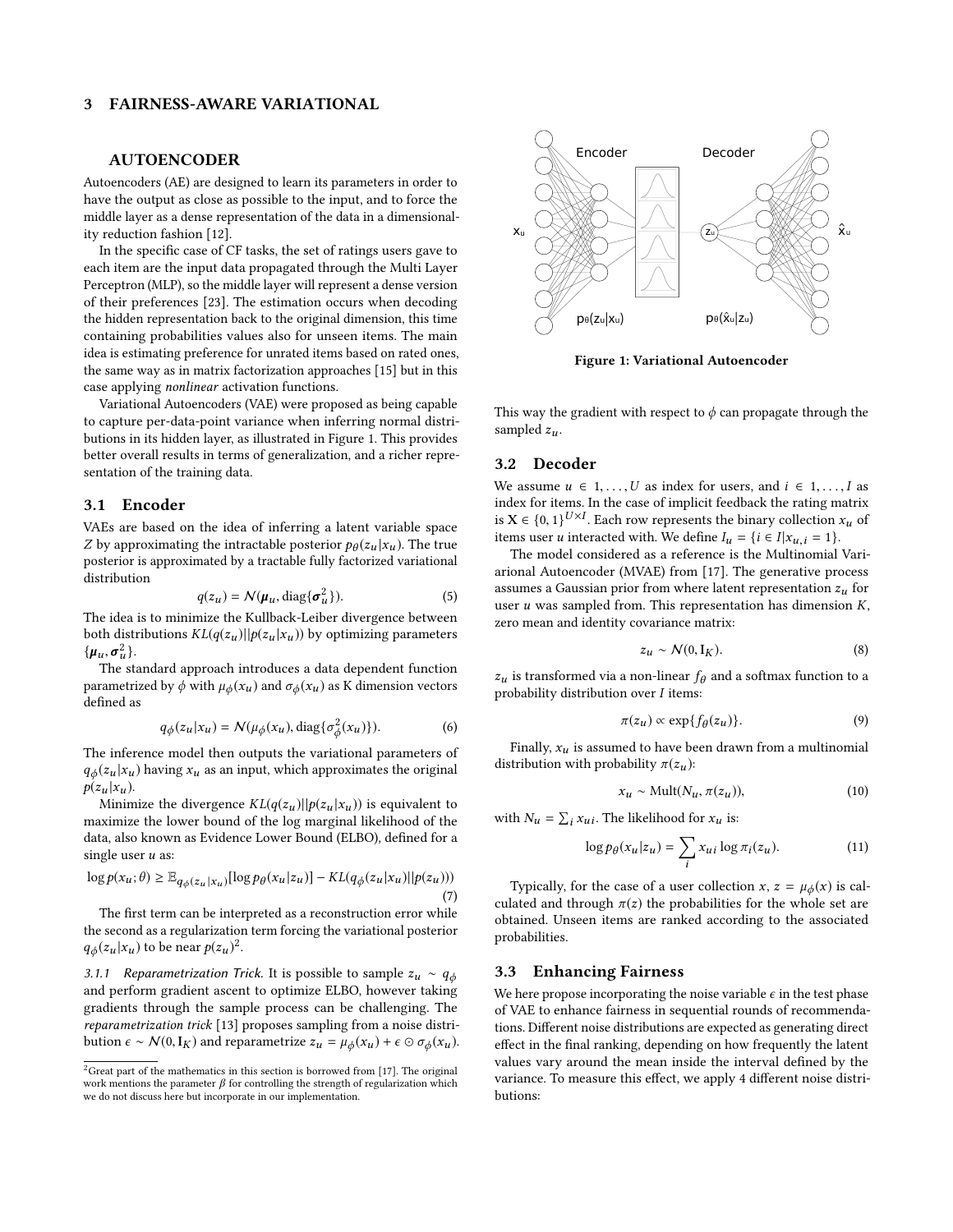<span id="page-3-3"></span>Table 1: Data description after filtering: Number of total ratings, users, items, the density of the rating matrix, the quantile value corresponding to the maximum number of items 1/3 and 2/3 of users interacted with, and the amount of users taken in the test phase.

| Dataset    | #Ratines   | #Users  | #Items | Density $(\%)$ | 1/3 Quantile | 2/3 Ouantile | Heldout Users |
|------------|------------|---------|--------|----------------|--------------|--------------|---------------|
| Movie Lens | 9.990.682  | 136,677 | 20.720 | 0.353          | 24           | 63           | 10.000        |
| Netflix    | 56,785,778 | 461.285 | 17.767 | 0.693          | 33           | 114          | 40,000        |
| <b>MSD</b> | 33.633.450 | 571.355 | 41.140 | 0.143          |              | 57           | 50,000        |

- Gaussian Noise ( $\sigma^2$  = 0.5): The unfairness measurements are supposed to decrease but not too much, due to the small variance effect introduced by the noise. The same for NDCG. The items should change position in the final ranking closely to the original case when taking only the mean  $(\mu_{\phi})$  into account.
- Gaussian Noise ( $\sigma^2 = 1.0$ ): The unfairness measurements are supposed to decrease significantly, with the noise component having the same variance as the one applied in the training phase. As well as NDCG.
- Gaussian Noise ( $\sigma^2 = 2.0$ ): The unfairness measurements are supposed to decrease depending on the dataset, once the variance is greater than the one used for training. The items should change position each round more than in previous cases. NDCG is supposed to decrease as well.
- Uniform Noise: Every value in the range defined by the latent variance  $(\sigma_{\phi}^2)$  has the same probability in the sampling process. This is proposed as a reference of exploring the effect of variance independent of the mean.

## 4 EXPERIMENTS

The effect of incorporating randomness in the decoding phase of VAEs is measured in 3 datasets:

 ${\rm MovieLens{\text -}20 M^3}$  ${\rm MovieLens{\text -}20 M^3}$  ${\rm MovieLens{\text -}20 M^3}$ : Movie ratings collected from 1995 to 2015. The data was converted to binary as in the case of implicit feedback. Users who interacted with less than 5 movies were removed.

Netflix: Movie rating data collected from 1998 to 2005 [\[2\]](#page-6-6). The data was also converted to binary and users who interacted with less than 5 movies were also removed.

Million Song Dataset (MSD) $^4$  $^4$ : Song listening data [\[4\]](#page-6-7). We remove users who listened to less than 200 songs and songs that were listened by less than 20 users.

The filtered data description is summarized in Table [1.](#page-3-3) The train was conducted with a batch size of 500, the validation batch size of 2000, and the rest of parameters as proposed by [\[17\]](#page-7-1). We separate a group of heldout users to ensure the power of generalization, as indicated in Table [1.](#page-3-3) The  $f_\theta$  is selected as an one-hidden Multi<br>Laver Percentron  $[I \rightarrow 600 \rightarrow 200 \rightarrow 600 \rightarrow I]$ Layer Perceptron  $[I \rightarrow 600 \rightarrow 200 \rightarrow 600 \rightarrow I]$ .

After training, DCG@100 is calculated once for each test set and stored for posterior normalization. We select 1000 random users among the heldout ones and evaluate the final ranking according to  $DCG@100$  and  $Unfairness@100$  values for 100 rounds of recommendation<sup>[5](#page-3-4)</sup>.

We define 3 classes of users according to the quantity of items they interacted with: (i) Sparse: Users who interacted with fewer items. (ii) Regular: Users who interacted with between 1/3 and 2/3 of items in the distribution of number of items interactions. (iii) Dedicated: Users who interacted with the highest portion of items.

## <span id="page-3-0"></span>5 RESULTS

The normal distribution with higher variance  $(N(0, 2.0))$  presents the higher compensation of unfairness for all dataset, as shown in Table [2.](#page-4-0) The sparse users results are also unanimous among all classes of users. In Table [4](#page-4-1) the same results are presented but normalized by the original unfairness value, when no noise is incorporated in the test. The greatest compensation was calculated for the regular users from the MSD dataset, when the unfairness was reduced to 23.7% of the original, a reduction of 76.3%.

A customized version of NDCG was proposed by Biega et al. [\[5\]](#page-6-0) for representing the relation between two DCGs calculated for the same set of scores arranged in different and independent orders. It is called  $NDCG - quality$ , and should be interpreted differently from the original metric which normalizes DCG with the ideal order of scores. In this work the quality of ranking is also expressed as a comparison between two independent rankings but this time they can have even different score values. We maintain it as NDCG from this point on.

NDCG@100 indicates the relation between the DCG for the ranking obtained by applying noise distributions, normalized by the original DCG obtained from regular operation of VAE. Both calculated for the 100 top ranked items. The loss in the ranking quality is small in the case of distribution  $N(0, 0.5)$  applied for dedicated users in all datasets (Table [3\)](#page-4-2). The complementary values are indicate as 1-NDCG in Table [4.](#page-4-1)

In order to have a general idea about the results, we sum up both relative values (Unfairness and 1-NDCG) for the top 100 items as shown in Table [5.](#page-4-3) The lowest value indicate the greater combined effect of increasing fairness and maintaining the ranking quality, and it happens in the case of regular users of the MSD dataset.

In Figure [2,](#page-5-0) it is possible to notice that the highest original unfairness value was calculated for the MSD dataset. These are the only ratings referred to music listening (MovieLens and Netflix were extracted from movie watching activities), and comprehend approximately twice the number of items than the other two. Its density is also the lowest, a third part of the second highest.

A decreasing trend of both unfairness and NDCG is observed in all datasets, and in all groups of users, as the variance of the normal noise distributions increases, as one can see in Figures [3,](#page-5-1) [4](#page-5-2) and [5.](#page-5-3) When uniform noise is applied it increases again, and the results become similar to  $N(0, 0.5)$ .

<span id="page-3-1"></span> $^3$ <https://grouplens.org/datasets/movielens/>

<span id="page-3-2"></span><sup>4</sup><http://millionsongdataset.com/tasteprofile/>

<span id="page-3-4"></span><sup>5</sup>The code for reproducing the experiment is available at [https://github.com/rcaborges/](https://github.com/rcaborges/variational-fairness) [variational-fairness.](https://github.com/rcaborges/variational-fairness)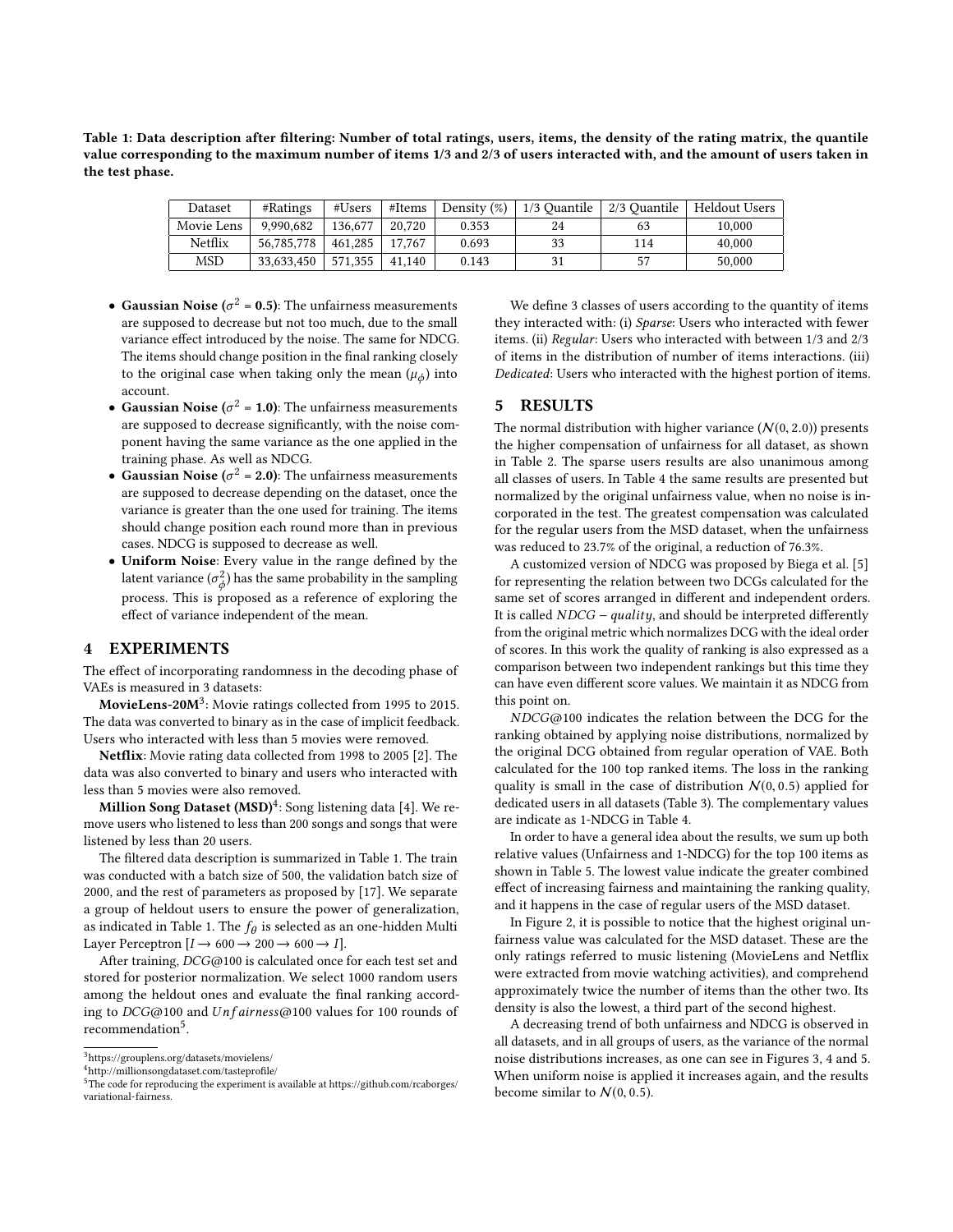<span id="page-4-0"></span>

| Dataset                | Original     | N(0, 0.5)    | N(0, 1.0)    | N(0, 2.0)    | Uniform      |
|------------------------|--------------|--------------|--------------|--------------|--------------|
| Movie Lens             | 0.185(0.054) | 0.134(0.048) | 0.094(0.037) | 0.061(0.019) | 0.126(0.047) |
| Movie Lens (Sparse)    | 0.181(0.060) | 0.120(0.045) | 0.078(0.025) | 0.052(0.007) | 0.111(0.041) |
| Movie Lens (Regular)   | 0.174(0.051) | 0.123(0.043) | 0.085(0.028) | 0.058(0.009) | 0.116(0.041) |
| Movie Lens (Dedicated) | 0.194(0.046) | 0.154(0.046) | 0.116(0.041) | 0.074(0.025) | 0.148(0.046) |
| Netflix                | 0.194(0.045) | 0.126(0.043) | 0.082(0.031) | 0.060(0.014) | 0.117(0.041) |
| Netflix (Sparse)       | 0.197(0.047) | 0.111(0.036) | 0.067(0.018) | 0.054(0.008) | 0.101(0.033) |
| Netflix (Regular)      | 0.188(0.043) | 0.120(0.036) | 0.077(0.021) | 0.058(0.007) | 0.111(0.034) |
| Netflix (Dedicated)    | 0.200(0.048) | 0.151(0.048) | 0.108(0.041) | 0.069(0.022) | 0.143(0.048) |
| <b>MSD</b>             | 0.242(0.052) | 0.171(0.052) | 0.112(0.045) | 0.061(0.024) | 0.160(0.051) |
| MSD (Sparse)           | 0.248(0.052) | 0.163(0.052) | 0.099(0.043) | 0.054(0.020) | 0.151(0.051) |
| MSD (Regular)          | 0.245(0.050) | 0.170(0.050) | 0.109(0.042) | 0.058(0.020) | 0.159(0.049) |
| MSD (Dedicated)        | 0.241(0.051) | 0.185(0.051) | 0.131(0.046) | 0.072(0.028) | 0.175(0.051) |

Table 2: Unfairness@100 for 100 rounds of recommendation

Table 3: NDCG@100 for 100 rounds of recommendation

<span id="page-4-2"></span>

| <b>Dataset</b>         | Original     | N(0, 0.5)    | N(0, 1.0)    | N(0, 2.0)    | Uniform      |
|------------------------|--------------|--------------|--------------|--------------|--------------|
| Movie Lens             | 1.000(0.000) | 0.996(0.004) | 0.984(0.012) | 0.944(0.040) | 0.994(0.004) |
| Movie Lens (Sparse)    | 1.000(0.000) | 0.993(0.004) | 0.972(0.011) | 0.903(0.033) | 0.990(0.005) |
| Movie Lens (Regular)   | 1.000(0.000) | 0.996(0.002) | 0.985(0.008) | 0.945(0.023) | 0.995(0.023) |
| Movie Lens (Dedicated) | 1.000(0.000) | 0.999(0.001) | 0.995(0.003) | 0.982(0.011) | 0.998(0.001) |
| Netflix                | 1.000(0.000) | 0.996(0.004) | 0.987(0.012) | 0.955(0.038) | 0.995(0.004) |
| Netflix (Sparse)       | 1.000(0.000) | 0.993(0.003) | 0.973(0.010) | 0.912(0.023) | 0.990(0.004) |
| Netflix (Regular)      | 1.000(0.000) | 0.997(0.002) | 0.990(0.006) | 0.964(0.017) | 0.996(0.002) |
| Netflix (Dedicated)    | 1.000(0.000) | 0.999(0.001) | 0.997(0.003) | 0.990(0.008) | 0.999(0.001) |
| <b>MSD</b>             | 1.000(0.000) | 0.996(0.002) | 0.985(0.007) | 0.948(0.022) | 0.995(0.003) |
| MSD (Sparse)           | 1.000(0.000) | 0.994(0.002) | 0.979(0.006) | 0.927(0.017) | 0.993(0.002) |
| MSD (Regular)          | 1.000(0.000) | 0.996(0.002) | 0.985(0.005) | 0.947(0.014) | 0.995(0.002) |
| MSD (Dedicated)        | 1.000(0.000) | 0.998(0.001) | 0.992(0.004) | 0.971(0.012) | 0.997(0.002) |

Table 4: Relative Unfairness@100 and  $\mathrm{NDCG}@100$ 

<span id="page-4-1"></span>

|                        | Unfairness@100 $(\%)$ |           |           |         | 1-NDCG@100 |           |                                  |         |
|------------------------|-----------------------|-----------|-----------|---------|------------|-----------|----------------------------------|---------|
| Dataset                | N(0, 0.5)             | N(0, 1.0) | N(0, 2.0) | Uniform | N(0, 0.5)  | N(0, 1.0) | $\overline{\mathcal{N}(0, 2.0)}$ | Uniform |
| Movie Lens             | 0.724                 | 0.508     | 0.330     | 0.681   | 0.004      | 0.016     | 0.056                            | 0.006   |
| Movie Lens (Sparse)    | 0.663                 | 0.431     | 0.287     | 0.613   | 0.007      | 0.028     | 0.097                            | 0.010   |
| Movie Lens (Regular)   | 0.707                 | 0.489     | 0.333     | 0.667   | 0.004      | 0.015     | 0.055                            | 0.005   |
| Movie Lens (Dedicated) | 0.794                 | 0.598     | 0.381     | 0.763   | 0.001      | 0.005     | 0.018                            | 0.002   |
| Netflix                | 0.649                 | 0.423     | 0.309     | 0.603   | 0.004      | 0.013     | 0.045                            | 0.005   |
| Netflix (Sparse)       | 0.563                 | 0.340     | 0.274     | 0.513   | 0.007      | 0.027     | 0.088                            | 0.010   |
| Netflix (Regular)      | 0.638                 | 0.410     | 0.309     | 0.590   | 0.003      | 0.010     | 0.036                            | 0.004   |
| Netflix (Dedicated)    | 0.755                 | 0.540     | 0.345     | 0.715   | 0.001      | 0.003     | 0.010                            | 0.001   |
| MSD                    | 0.707                 | 0.463     | 0.252     | 0.661   | 0.004      | 0.015     | 0.052                            | 0.005   |
| MSD (Sparse)           | 0.657                 | 0.399     | 0.218     | 0.609   | 0.006      | 0.021     | 0.073                            | 0.007   |
| MSD (Regular)          | 0.694                 | 0.445     | 0.237     | 0.649   | 0.004      | 0.015     | 0.053                            | 0.005   |
| MSD (Dedicated)        | 0.768                 | 0.544     | 0.299     | 0.726   | 0.002      | 0.008     | 0.029                            | 0.003   |

<span id="page-4-3"></span>Table 5: Comparing noise distributions (Summation of relative Unfairness@100 and 1-NDCG@100)

| Dataset                | N(0, 0.5) | $\overline{N(0, 1.0)}$ | N(0, 2.0) | Uniform |
|------------------------|-----------|------------------------|-----------|---------|
| Movie Lens             | 0.728     | 0.524                  | 0.386     | 0.687   |
| Movie Lens (Sparse)    | 0.670     | 0.459                  | 0.384     | 0.623   |
| Movie Lens (Regular)   | 0.711     | 0.504                  | 0.388     | 0.672   |
| Movie Lens (Dedicated) | 0.795     | 0.603                  | 0.399     | 0.765   |
| Netflix                | 0.653     | 0.436                  | 0.354     | 0.608   |
| Netflix (Sparse)       | 0.570     | 0.367                  | 0.362     | 0.523   |
| Netflix (Regular)      | 0.641     | 0.420                  | 0.345     | 0.594   |
| Netflix (Dedicated)    | 0.756     | 0.543                  | 0.355     | 0.716   |
| <b>MSD</b>             | 0.711     | 0.478                  | 0.304     | 0.666   |
| MSD (Sparse)           | 0.663     | 0.420                  | 0.291     | 0.616   |
| MSD (Regular)          | 0.698     | 0.460                  | 0.290     | 0.654   |
| MSD (Dedicated)        | 0.770     | 0.552                  | 0.328     | 0.729   |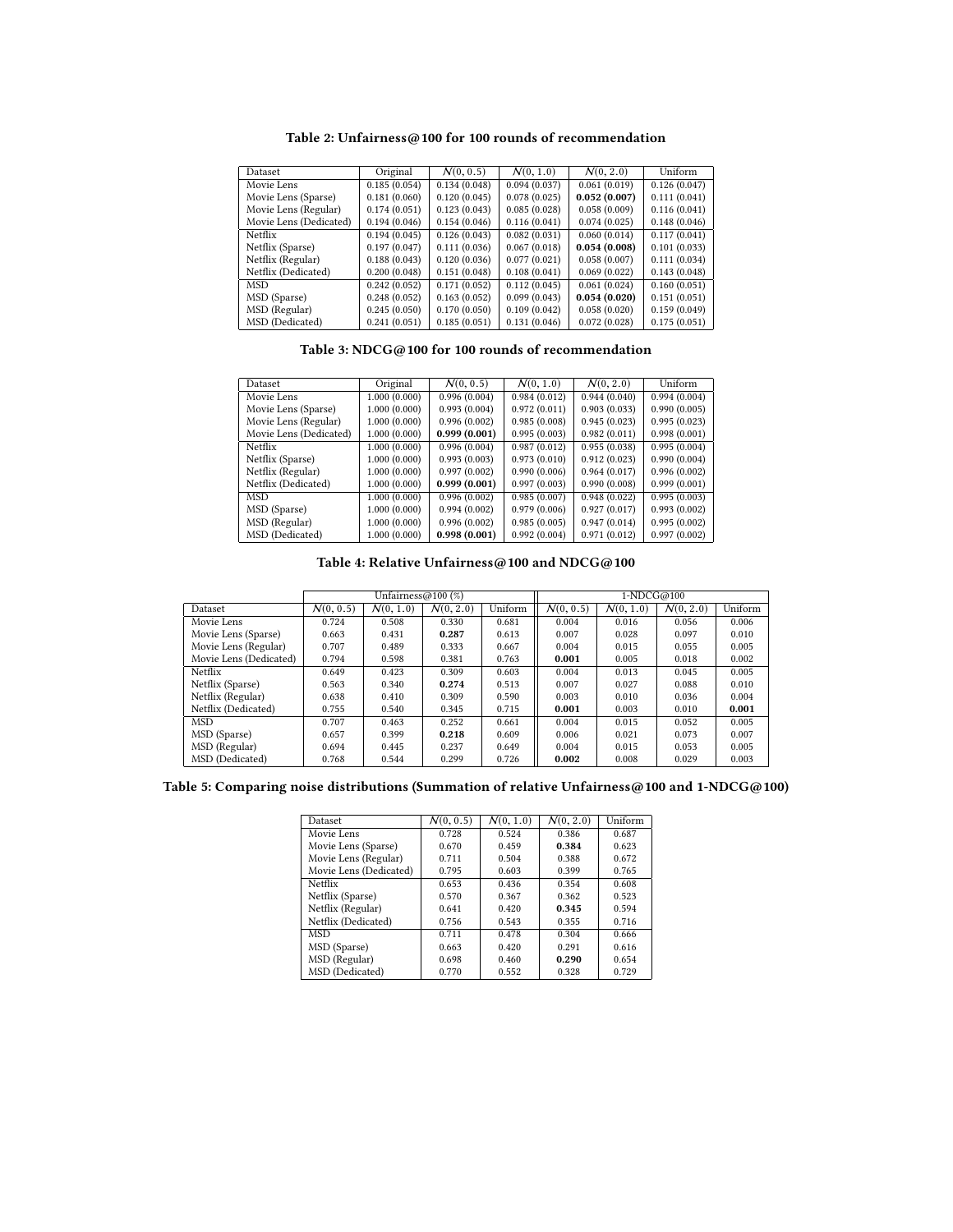<span id="page-5-0"></span>

Figure 2: Unfairness and NDCG trade-offs before (original) and after applying four different noise distributions  $(N(0, 0.5), N(0, 1.0), N(0, 2.0)$  and uniform) for 1k random users in MovieLens, Netflix and MSD test sets respectively.

<span id="page-5-1"></span>

Figure 3: From left to right: sparse, regular and dedicated 1k random sampled users from the MovieLens test set.

<span id="page-5-2"></span>

Figure 4: From left to right: sparse, regular and dedicated 1k random sampled users from the Netflix test set.

<span id="page-5-3"></span>

Figure 5: From left to right: sparse, regular and dedicated 1k random sampled users from the MSD test set.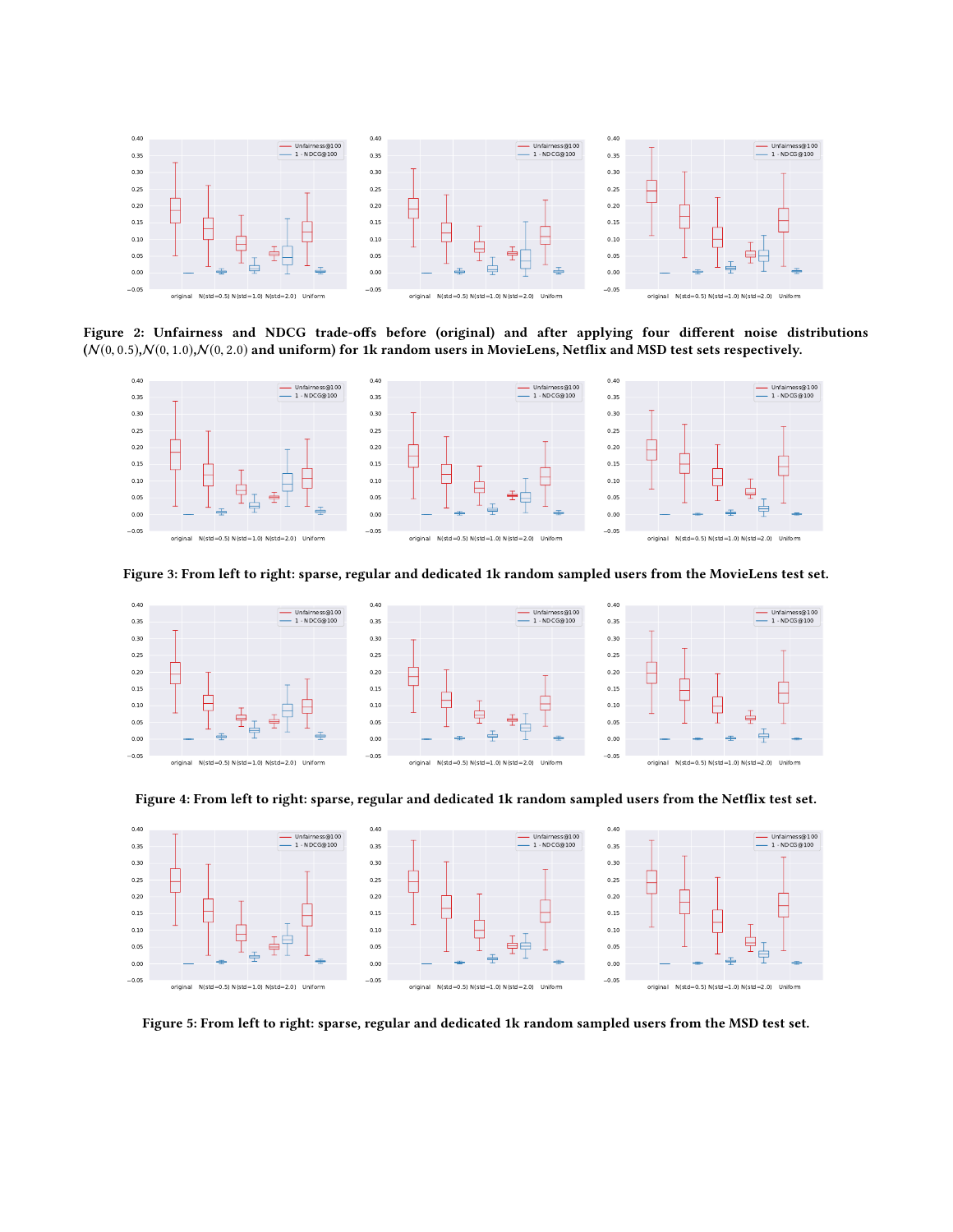# 6 RELATED WORK

To facilitate users in their selection process, recommender systems provide suggestions on data items, which might be interesting for the respective users. Nowadays, recommendations have more broad applications, beyond products, like links (friends) recommendations [\[33\]](#page-7-7), social-based recommendations [\[28\],](#page-7-8) health-related recommendations [\[29\]](#page-7-9), open source software recommendations [\[16\],](#page-7-10) diverse venue recommendations [\[10\]](#page-6-8), or even recommendations for evolution measures [\[27\]](#page-7-11). For achieving efficiency, there are approaches that build user models for computing recommendations. For example, [\[20\]](#page-7-12) applies subspace clustering to organize users into clusters and employs these clusters, instead of a linear scan of the database, for making predictions.

# 6.1 Fairness in Recommender Systems

Fairness has emerged as an important category of analysis for machine learning systems in many application areas. By fairness, we typically mean lack of bias. It is not correct to assume that insights achieved via computations on data are unbiased simply because data was collected automatically or processing was performed algorithmically. Bias may come from the algorithm, reflecting, for example, preferences of its designer, or from the actual data, for example, if a survey contains biased questions. In extending the concept of fairness to recommender systems, there is an essential tension between the goals of fairness and those of personalization.

Generally speaking, there are contexts in which equity across recommendation outcomes is a desirable goal. It is also the case that in some applications, fairness may be a multi-sided concept [\[6,](#page-6-9) [7\],](#page-6-10) in which the impacts on multiple groups of individuals must be considered.

In recommender systems, fairness can have multiple viewpoints: like fairness for the recommended items [\[26\]](#page-7-13), for the users [\[32\]](#page-7-14), for group of users [\[19,](#page-7-15) [24\]](#page-7-16) and for providers [\[18\].](#page-7-17) Especially, when considering group-based fairness, we can distinguish between demographic parity [\[30\]](#page-7-18), calibration-based fairness [\[26\]](#page-7-13) and accuracybased fairness [\[3\].](#page-6-11) To the best of our knowledge, this is the first work focusing on achieving long term fairness, that is, on increasing fairness in multiple rounds of recommendations.

#### 6.2 Multi-rounds Recommendations

Recommender algorithms designed for both single users and groups have been extensively studied. Typically, this category of algorithms focus mainly on one interaction of the user/group with the system. Instead, the case of a multi-round recommendation approach has received significantly less attention. [\[1\]](#page-6-12) exploits users preferences to suggest sequences of songs. The method is built iteratively. First, it obtains a ranked list of songs, after excluding the songs of recently played artists. Next, the songs with the best preference scores are re-ranked: from a newly produced ranked list, the method removes the songs that at least one user gave rating below a threshold. Finally, users can adjust their ratings through a feedback phase. In a different domain, [\[21\]](#page-7-19) suggests a sequence of artworks for a group of visitors in a museum. Focusing on maximizing the satisfaction of the proposed recommendations, while taking into consideration both time constraints and the artworks locations in the museum.

In our work, we target at algorithms that directly enhance fairness, that has not been considered in previous approaches.

# 7 CONCLUSIONS

We demonstrate the effect of reducing ranking unfairness in collaborative filtering by introducing a stochastic component to the sampling phase of a trained VAE model. The results point to a positive trade-off between promoting equal treatment among relevanceequivalent items despite a small reduction in the ranking quality in a sequence of recommendations, specially for the case of applying a normal distributed noise with high variance.

By promoting random perturbations in the latent representation of VAEs, we get as its output not exactly approximations of the input, as in the case of classic autoencoders, but values generated according to normal distributions estimated during the training phase. The score given by each item changes at each round of recommendation, and the amount it changes depend on the variance of the noise distribution. That is the reason why the solution proposed here act in the long term as avoiding positional bias in homogeneous scores.

The experiments were conducted with a simple neural network architecture, which turn the solution reproducible in online platforms. Instead of a post process procedure, we propose a solution that is already incorporated in the normal operation of the model and demands no extra computation.

Varying the latent space for obtaining different rankings should also be useful for promoting diversity in the context of balancing exploration and exploitation in recommendations [\[31\]](#page-7-20). This possibility will be addressed in future work.

# ACKNOWLEDGMENTS

This study was financed in part by the Coordenação de Aperfeiçoamento de Pessoal de Nível Superior - Brasil (CAPES) - Finance Code 88881.189985/2018-01.

## REFERENCES

- <span id="page-6-12"></span>[1] Claudio Baccigalupo and Enric Plaza. 2006. Case-Based Sequential Ordering of Songs for Playlist Recommendation. In ECCBR. 286-300.
- <span id="page-6-6"></span>[2] James Bennett, Stan Lanning, and Netflix Netflix. 2007. The Netflix Prize. In In KDD Cup and Workshop in conjunction with KDD.
- <span id="page-6-11"></span>[3] Richard Berk, Hoda Heidari, Shahin Jabbari, Matthew Joseph, Michael J. Kearns, Jamie Morgenstern, Seth Neel, and Aaron Roth. 2017. A Convex Framework for Fair Regression. CoRR abs/1706.02409 (2017).<http://arxiv.org/abs/1706.02409>
- <span id="page-6-7"></span>[4] Thierry Bertin-Mahieux, Daniel P.W. Ellis, Brian Whitman, and Paul Lamere. 2011. The Million Song Dataset. In ISMIR.
- <span id="page-6-0"></span>[5] Asia J. Biega, Krishna P. Gummadi, and Gerhard Weikum. 2018. Equity of Attention: Amortizing Individual Fairness in Rankings. In ACM SIGIR. 405–414.
- <span id="page-6-9"></span>[6] Robin Burke. 2017. Multisided Fairness for Recommendation. CoRR abs/1707.00093 (2017). arXiv[:1707.00093 http://arxiv.org/abs/1707.00093](http://arxiv.org/abs/1707.00093)
- <span id="page-6-10"></span>[7] Robin Burke, Nasim Sonboli, and Aldo Ordonez-Gauger. 2018. Balanced Neighborhoods for Multi-sided Fairness in Recommendation. In FAT. 202–214.
- <span id="page-6-2"></span>[8] Cynthia Dwork, Moritz Hardt, Toniann Pitassi, Omer Reingold, and Richard Zemel. 2012. Fairness Through Awareness. In ITCS. 214–226.
- <span id="page-6-4"></span>[9] Pratik Gajane. 2017. On formalizing fairness in prediction with machine learning. CoRR abs/1710.03184 (2017). arXiv[:1710.03184 http://arxiv.org/abs/1710.03184](http://arxiv.org/abs/1710.03184)
- <span id="page-6-8"></span>[10] Xiaoyu Ge, Panos K. Chrysanthis, and Konstantinos Pelechrinis. 2016. MPG: Not So Random Exploration of a City. In MDM. 72–81.
- <span id="page-6-3"></span>[11] Moritz Hardt, Eric Price, and Nathan Srebro. 2016. Equality of Opportunity in Supervised Learning. In NIPS. 3323–3331.
- <span id="page-6-5"></span>[12] G. E. Hinton and R. R. Salakhutdinov. 2006. Reducing the Dimensionality of Data with Neural Networks. Science 313, 5786 (2006), 504–507. [https://doi.org/10.](https://doi.org/10.1126/science.1127647) [1126/science.1127647](https://doi.org/10.1126/science.1127647)
- <span id="page-6-1"></span>[13] Diederik P. Kingma and Max Welling. 2014. Auto-Encoding Variational Bayes. In ICLR.